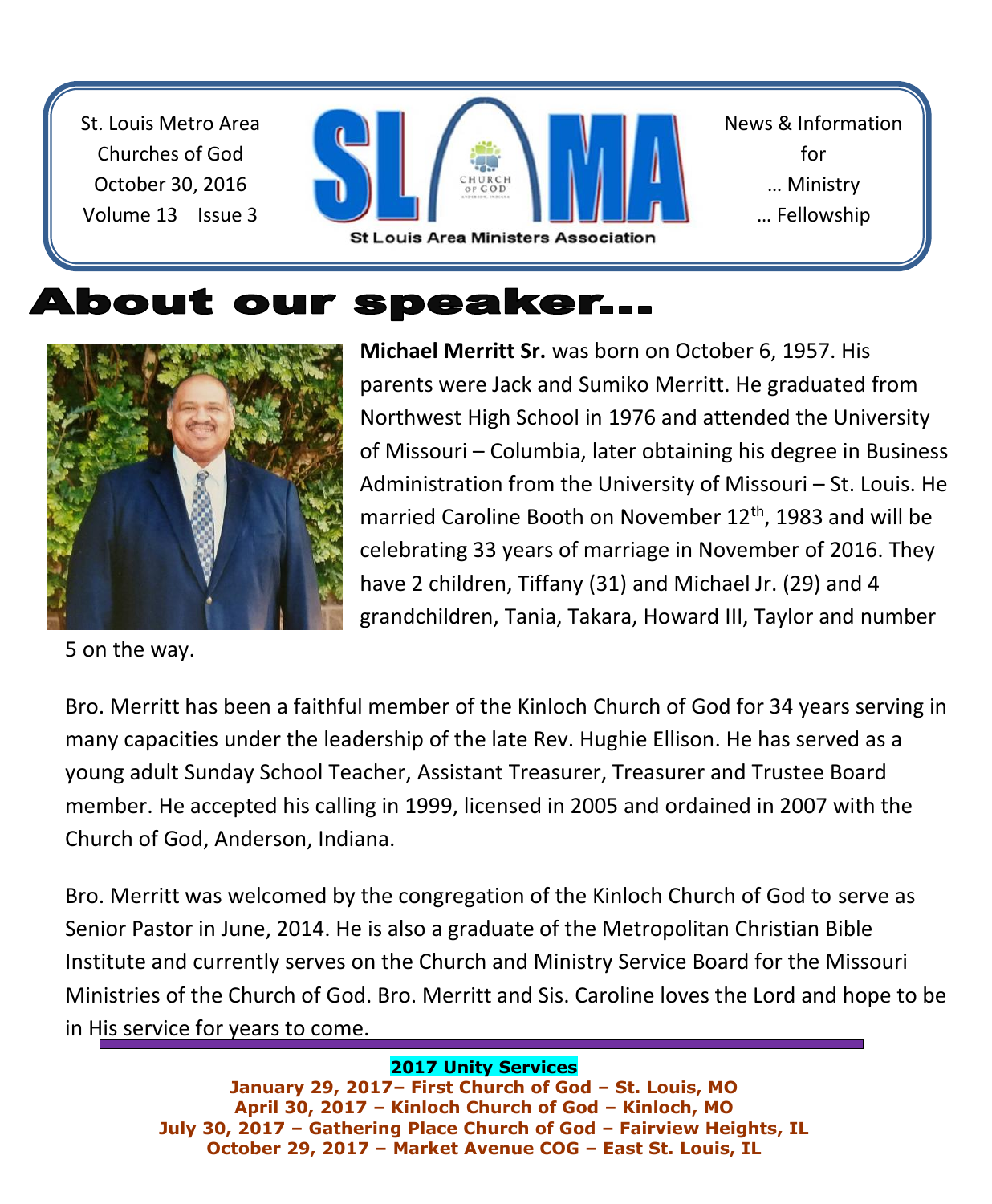# Women<br>Changing<br>the **WONU**

# 2017 **Church of God Women's Convention**

**Hilton Daytona Beach Oceanfront Resort** 

Oct. 26 - Oct. 29, 2017

"... For Such a Time a This." ESTHER 4: 13-14

#### **Special Event:**



**Stop Hunger Now Pack Meals** for the Hungry

STOP HUNGER NOW **Main Speakers:** 



#### **Hilton Oceanfront Resort**



Melissa Senseman-Pratt



Mary Ann Martinez-Garcia



**Allyson Smith** 



**Cheryl Sanders** 



Go to www.christianwomenconnection.com for more information, to register online or to download the form.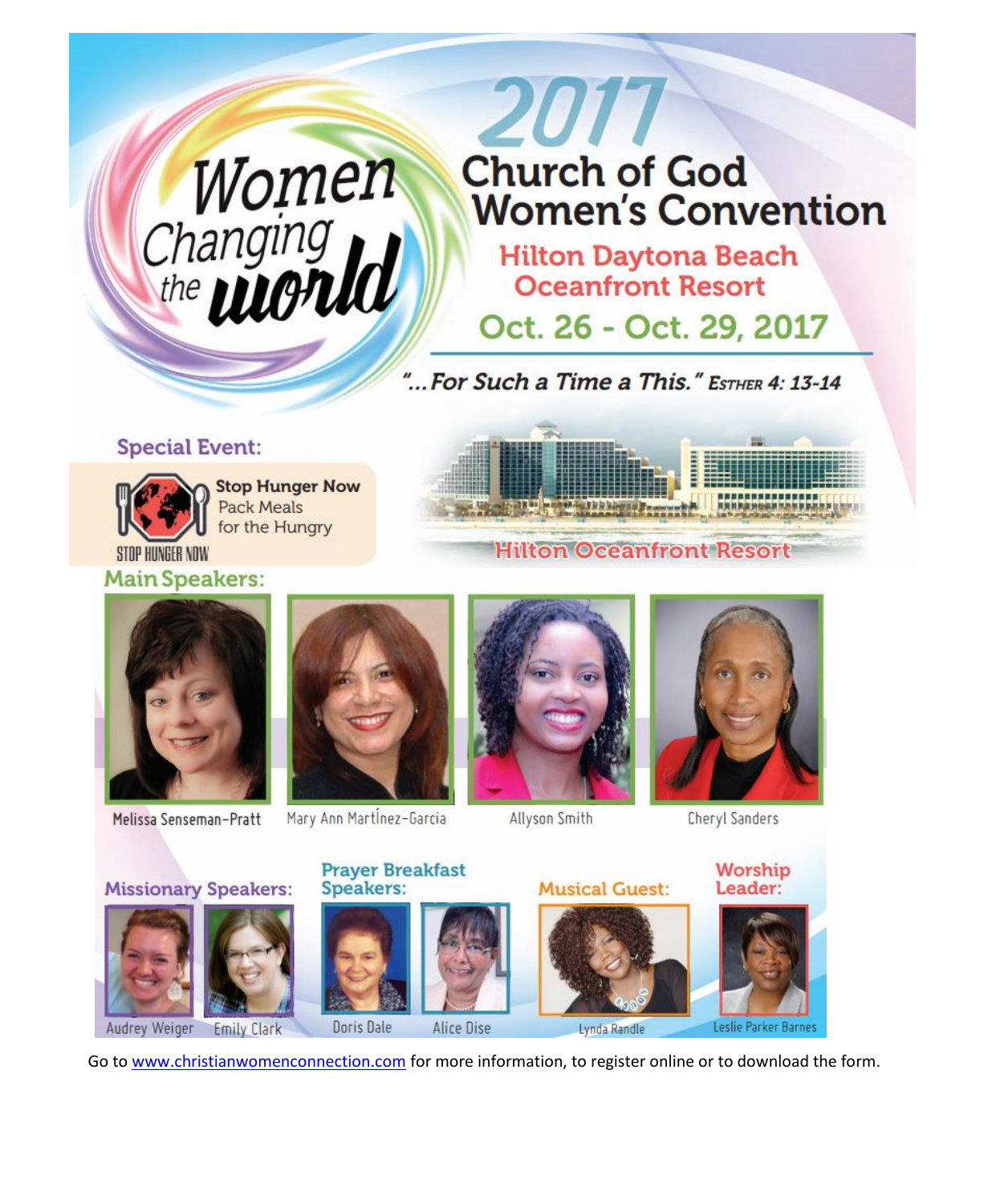

Planning meetings for area youth events are held every fourth Monday of the month at 7:00pm via video conference.

You may contact Min. Brian Burton via email at

[bmbbmb314@yahoo.com](mailto:bmbbmb314@yahoo.com) to be included on the distribution for the video conference invitation.

We're asking for all youth, youth leaders and/or representatives from each church to participate.

Like MAYCOG on **facebook** 



#### December 27-31, 2016 **Northern Kentucky**

The NIYC will take place in Northern Kentucky in the city of Covington, KY which shares a border with Cincinnati, OH. The Cincinnati/Northern Kentucky International Airport (CVG) is the most convenient way to arrive by air. **[Register](http://niyc.org/registration)** now to lock in the current rate at niyc.org/2016. Go to [www.niyc.org](http://www.niyc.org/) for additional information.

#### **UMBRELLA PRAYER**

The Umbrella Prayer Group meets every **3 rd Saturday** at **10:00am** at Beauvais Manor Healthcare & Rehab Center located at 3626 Magnolia (off Grand Ave), St. Louis, MO 63310. All are welcome to come and help encourage the residents.

Group Prayer takes place on **Friday evenings at 6:30pm** and the **First Saturday of the month at 8:00am**. The conference dial in number is below:

1-605-475-4700, Access Code 506264#

**ATTENTION:** T-Mobile and Metro PCS customers must dial 559-546-1400 to avoid a .01 per minute charge. You will be prompted to key in the dial in number and access code.

#### **Coordinators:**

Sis. Sallie Hatter 618-271-2214 Sis. Janna Sue Stowers 314-388-2464



Friday, November 11, 2016 **Four Fountains by Sheraton 319 Fountains Parkway** Fairview Heights, IL 62208 **Tickets available for \$50** 

For more information contact Robynne Moore @ 314-267-0095

**20 years of Pastoring** 11 years at Market Avenue